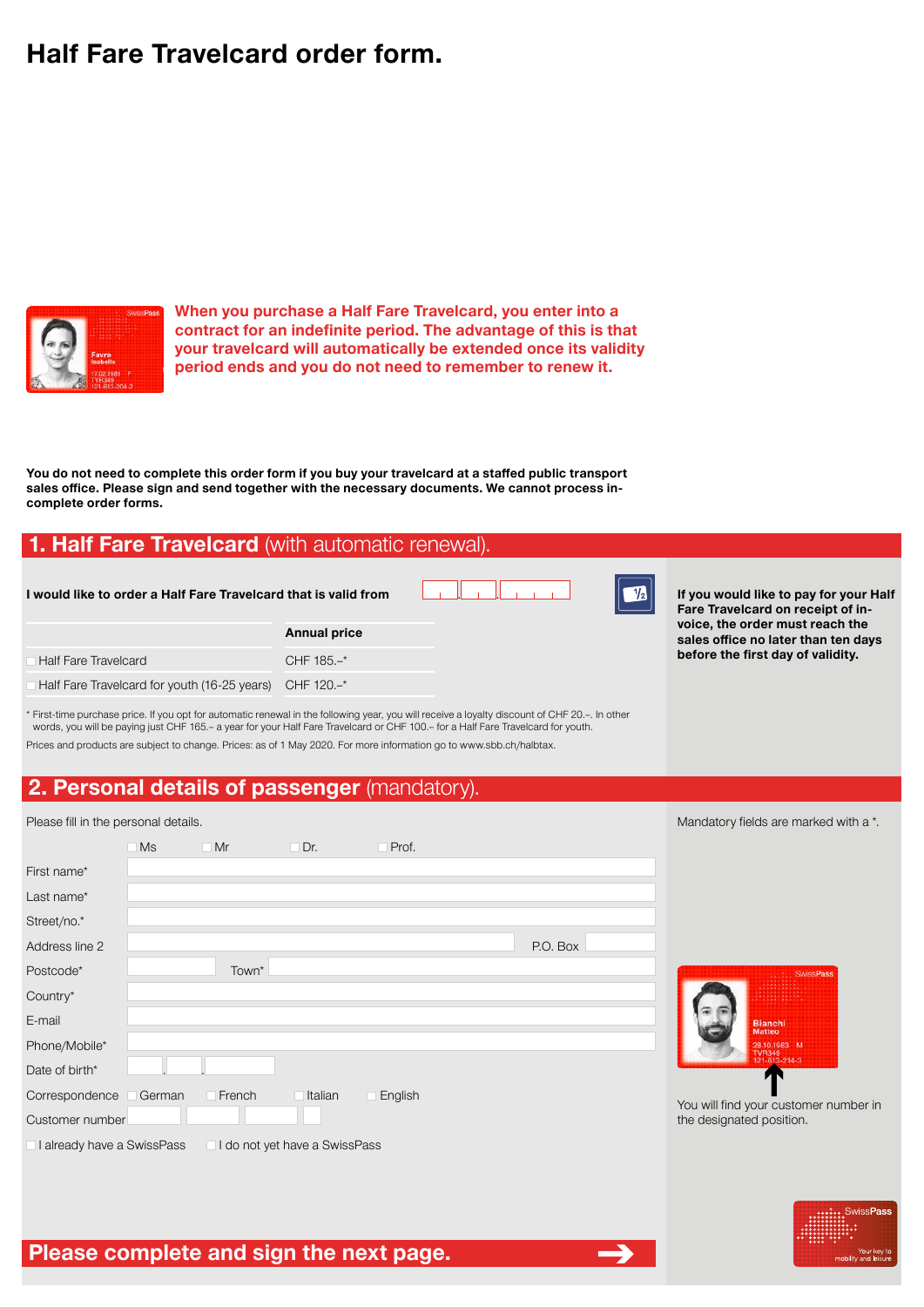# **3. Contracting party (invoice recipient).**

| The passenger and the contracting party are the same person. |
|--------------------------------------------------------------|
| Go to Section 4.                                             |

**The passenger and the contracting party are not the same person.** 

If a person other than the passenger pays for the Half Fare Travelcard, please complete the details below.

|                   | <b>Ms</b> | Mr    | $\Box$ Dr.     | Prof.  |        | Office/legal representative |         |
|-------------------|-----------|-------|----------------|--------|--------|-----------------------------|---------|
| First name*       |           |       |                |        |        |                             |         |
| Last name*        |           |       |                |        |        |                             |         |
| Office/legal rep. |           |       |                |        |        |                             |         |
| Street/no.*       |           |       |                |        |        |                             |         |
| Address line 2    |           |       |                |        |        | P.O. Box                    |         |
| Postcode*         |           | Town* |                |        |        |                             |         |
| Country*          |           |       |                |        |        |                             |         |
| E-mail            |           |       |                |        |        |                             |         |
| Phone/Mobile*     |           |       |                |        |        |                             |         |
| Date of birth*    |           |       | Correspondence | German | French | Italian                     | English |

\* indicates required fields.

If the travelling person and contracting partner are not the same person, please enclose a copy of the passport or ID of the contracting partner.

If a legal representative concludes a contract on behalf of the passenger, please enclose a copy of the letter of appointment.

### **4. Payment.**

| Payment for the first travelcard period. |  |  |
|------------------------------------------|--|--|
|------------------------------------------|--|--|

#### **I would like to pay by credit card.**

| MasterCard<br>Visa      | American Express | Diners Club International                                                                                                                            |        |
|-------------------------|------------------|------------------------------------------------------------------------------------------------------------------------------------------------------|--------|
| Credit card number      |                  |                                                                                                                                                      | Expiry |
| Name on the credit card |                  |                                                                                                                                                      |        |
|                         |                  | - The credit card must be issued in the name of the contracting party.<br>- The credit card will be debited immediately after the order is received. |        |

#### **I would like to pay on receipt of invoice.**

- **The order must be received at least ten days before the travelcard enters into force,** otherwise we cannot process the order and will return it to you.
- We will send you the invoice separately. It must be paid before the travelcard validity period starts.

### **Subsequent invoices (for further travelcard periods).**

Please e-mail the invoice to me. Please provide the contracting party's e-mail address (invoice recipient) in Point 2 or 3.

#### **Please send the invoice to me by post.**

You can pay subsequent invoices simply and conveniently through your online banking using eBill. Further information on this and other payment options can be found at swisspass.ch/payment.

### **5. Passport photo of passenger.**

We require a current high-resolution original passport photo for your SwissPass. Your photograph will be stored electronically for max. ten years (max. five years up to the age of 25).

- **1. Requirements**
- Front shot
- Eyes open and uncovered – Monochrome background
- 
- 
- 
- No scanned or home-printed paper photos
- - Write the first and last names in photo

If you wish to pay by Maestro card, PostFinance card, Reka cheque, voucher or cash, you can do so at a sales office.

For the Half Fare Travelcard, you will receive an invoice two months before expiry. If you no longer wish to use the Half Fare Travelcard, you must give notice by the date shown on the invoice. If you do not cancel it, you agree to extending the use of your Half Fare Travelcard and are obliged to pay for the next travelcard period on time.

**3. Stick photo here**

Please do not use paper clips or staples.

First name

Last name

Date of birth

. .

- 
- Even illumination (no shadows)
- Sharp and high-contrast
- Format approx.  $35 \times 45$  mm
- 
- **2. Designation**
- block capitals on the back of the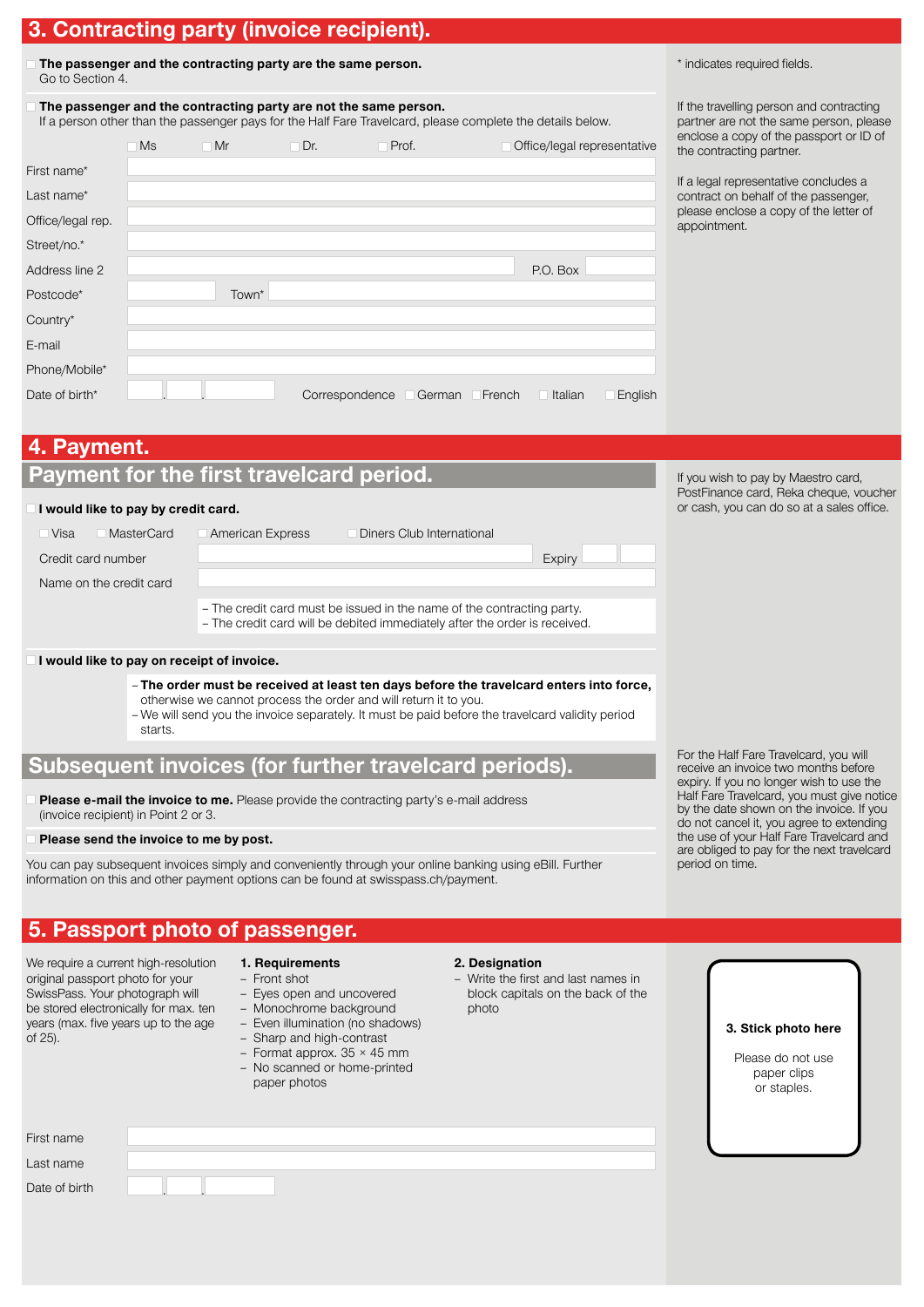# **6. Contracting party (invoice recipient) signature.**

As the contracting party, I hereby acknowledge that my signature on this contract **obliges me to pay all demands on time.** The General Terms and Conditions (GTC) apply. Until this contract is terminated in accordance with the GTC, the **contract will remain in force indefinitely.** In the absence of other statutory provisions, Swiss law applies exclusively. Unless the rules of civil law state otherwise, the court of jurisdiction is Berne. The place of performance and, in the case of persons domiciled abroad, the place of debt enforcement, is Berne.

| Place                         |   |                                                                                                                                                        | Date |  |
|-------------------------------|---|--------------------------------------------------------------------------------------------------------------------------------------------------------|------|--|
| First name                    |   |                                                                                                                                                        |      |  |
| Last name                     |   |                                                                                                                                                        |      |  |
| Contracting party's signature |   |                                                                                                                                                        |      |  |
|                               | . | (In the event of legal representation, the order form can be signed by the legal representative [not liable for the contract]. A copy of the letter of |      |  |

appointment must be enclosed with the order form.)

You can cancel the contract at any time by giving one travelcard month's notice before the end of each travelcard year. For further information please refer to the GTC.

Subject to change

# **7. Information and offers.**

You will receive information on offers from SBB and other public transport companies in future. If you do not wish to receive these offers you can opt out by checking the option below. You can also opt out whenever you receive a notification in future. Further information on the use of your data can be found in the data protection declaration at sbb.ch/dataprivacy.

I do not wish to receive any information or offers from SBB and other public transport companies.

# **8. Have you thought of everything?**

Have you completed all sections of the order form and provided all the required information?

Did you paste your photo on the order form?

 $\blacktriangledown$  Did the contracting party sign the order form and enclose a copy of their official identification document?

√ If first order (new customer): is a copy of the passenger's identification document also enclosed?

 $\checkmark$  If there is a legal representative: is the legal representative's letter of appointment enclosed?

Then please send the order form to:

SBB AG SBB Contact Center P.O. Box 176 CH-3900 Brig

For further information, visit sbb.ch/halbtax or swisspass.ch.

If you have any questions about how to complete the order form, please contact the SBB Contact Center directly. Telephone +41 (0)848 44 66 88 (Mon–Fri, 8 a.m. to 8 p.m.; CHF 0.08/min.).

2005

SBB and the licensed transport companies assume no liability for the accuracy of your details when transferred. The statutory provisions of the data protection law apply to data processing.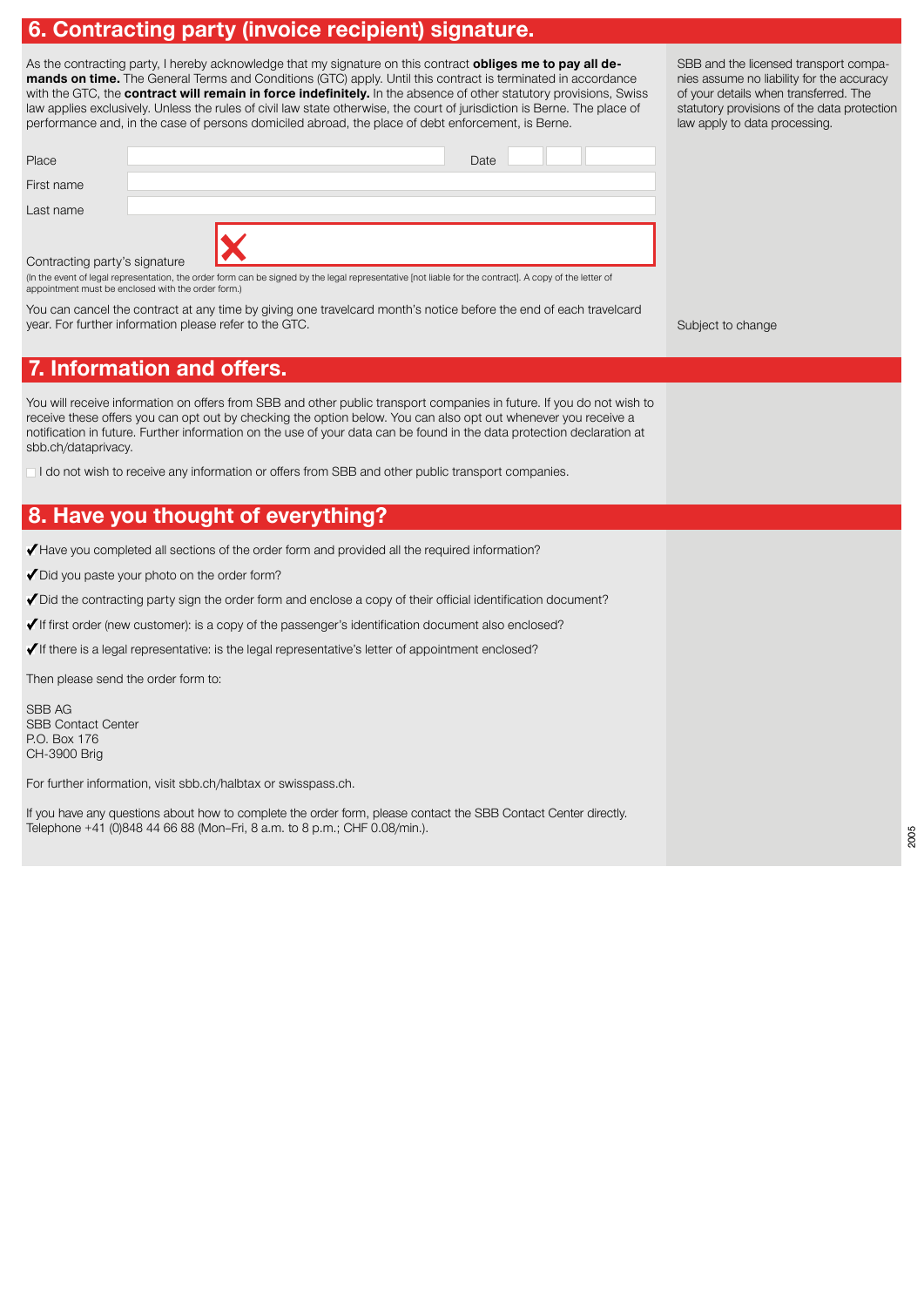## **GTC for the purchase and use of a Half Fare Travelcard.**

#### **Preliminary remarks.**

Carriage of passengers with Half Fare Travelcards (hereinafter "HF Travelcard") is subject to the tariffs of the Swiss public transport enterprises (hereinafter "PTEs"), and in particular the tariff for GA, Half Fare and seven25 Travelcards and additional offers (hereinafter Tariff 654). All of these tariffs can be viewed either at the staffed sales offices or at sbb.ch/en/tariff. **The following conditions are an excerpt from these tariffs and cover the key provisions governing the relationships** between the holder of the HF Travelcard (hereinafter "passenger") or the contracting party respectively, and the PTEs as represented by Swiss Federal Railways SBB, 3000 Berne 65 (hereinafter "SBB").

#### **SwissPass.**

When the passenger purchases an HF Travelcard, a personalised card (hereinafter "SwissPass") is issued in his or her name. The services (e.g. the HF Travelcard) are referenced on the SwissPass and monitored via the RFID chip. No reference to the service purchased (type and validity period) is printed on the card. The SwissPass provisions are set out in the General Passenger Tariff (Tariff 600). For services beyond the range of public transport products, the respective general terms and conditions of the SwissPass partners also apply.

To allow for orderly ticket inspections to be performed, the SwissPass must always be presented in its original state (e.g. without a protective cover nor in a wallet). The SwissPass must be handed over to the ticket inspector each time.

Alternatively, passengers can show their SwissPass on their smartphone. When they do so, they must be able to provide identification (their SwissPass card or official form of ID) if asked to do so by the ticket inspector.

The cards remain the property of the PTEs and can be reclaimed in justified cases.

#### **The HF Travelcard and its area of validity.**

The HF Travelcard is personal and non-transferable. It entitles the holder to purchase travel tickets in 1st and 2nd class at half-price on routes within the area of validity. The HF Travelcard is valid on routes on which tickets can be purchased at half-price. In the case of short routes, discounted tickets or combined offers with add-ons, the discount may be less than 50 percent. The PTEs may make changes to the area of validity at any time. These will be announced on sbb.ch/en/tariff.

#### **Purchasing an HF Travelcard.**

The HF Travelcard can be purchased by sending a completed and signed order form.

Alternatively, it may be purchased at a staffed sales office or on sbb.ch. The contracting party must sign a contract when concluding the purchase. If the purchase is effected online, the contract is concluded through acceptance of the GTC.

HF Travelcards purchased on account in an online shop are subject to the terms of payment of the partner collection agency from which they were bought.

If the passenger is not the contracting party, the order form/contract must be signed by the contracting party.

#### **Duties of the contracting party.**

**By signing the contract, the contracting party undertakes to pay all demands on time. He or she must pay each invoice at the latest by the day before the next travelcard period (one year) to avoid defaulting.** 

The contracting party must report any changes to the details provided at the time of purchase within 15 days. This can be done either verbally at a sales office or in writing to the SBB Contact Center, P.O. Box, 3900 Brig. Alternatively, the details can be updated on swisspass.ch. He or she must also submit the documents required for service provision (e.g. photo) in good time.

#### **Contract duration.**

**The contract signed at the time of the initial purchase will remain valid for an unlimited period until it is cancelled. SBB reserves the right to terminate the contract at any time in justified cases.** 

#### **Payment methods.**

The contracting party can choose between the following payment methods:

- on receipt of invoice
- by direct debit via one of the Swiss banks or
- Swiss Post's Debit Direct service (for follow-on billing only) – by credit card, debit card or cash payment at a staffed
- sales office
- by credit card or debit card on sbb.ch (on first purchase)

#### **Price.**

If the HF Travelcard is not cancelled, the discounted price will be charged for the new travelcard year. If the contract is cancelled and later concluded anew with a new validity date, entitlement to the discounted price is forfeited.

The HF Travelcard for youth is available to customers from their 16th birthday until the day before their 25th birthday. The first day of validity for the travelcard year applies.

#### **Late payments.**

The contracting party will be in default without a reminder if he or she does not pay on time. If a reminder of an outstanding payment is sent to the contracting party, he or she will be charged CHF 15.–. If a collection case is created, an additional annual interest rate of up to five percent from the due date onwards may apply in addition to administrative charges. SBB will claim the outstanding amounts in its own name and for its own account. It may, however, also outsource collections. **If the contracting party is in default, SBB may block the HF Travelcard after a period of one travelcard month.** 

If the contracting party has outstanding invoices from SBB, he or she may not obtain any further services against invoice until all invoices are fully paid.